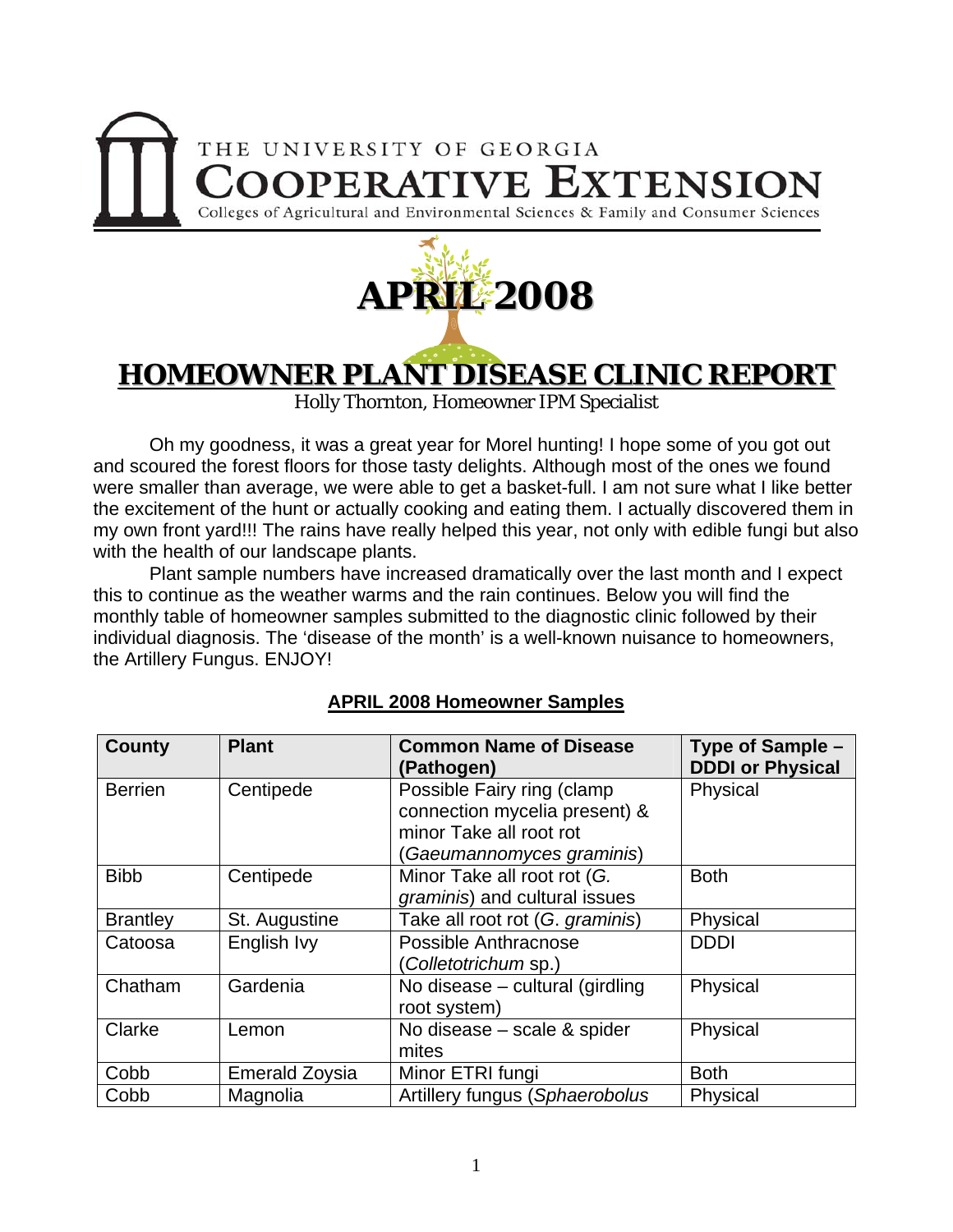| <b>County</b>                                     | <b>Plant</b>                                          | <b>Common Name of Disease</b><br>(Pathogen)        | Type of Sample -<br><b>DDDI or Physical</b> |  |
|---------------------------------------------------|-------------------------------------------------------|----------------------------------------------------|---------------------------------------------|--|
|                                                   |                                                       | sp.)                                               |                                             |  |
| Coffee                                            | Daylily                                               | Possible Daylily rust (Puccinia<br>hemerocallidis) | <b>DDDI</b>                                 |  |
| Coweta                                            | Gingko tree                                           | Unable to determine                                | <b>DDDI</b>                                 |  |
| Crisp                                             | St. Augustine                                         | Smut (Ustilago sp.)                                | <b>DDDI</b>                                 |  |
| Dougherty                                         | Hollyhock                                             | Rust (Puccinia malvacearum)                        | <b>DDDI</b>                                 |  |
| Elbert                                            | Camellia                                              | No disease - scale insects                         | <b>DDDI</b>                                 |  |
| Fayette                                           | Creeping<br>Gardenias                                 | Unable to determine                                | <b>DDDI</b>                                 |  |
| <b>Jenkins</b>                                    | Boxwood                                               | Insect damage - borers                             | <b>Both</b>                                 |  |
| <b>Jenkins</b>                                    | Centipede                                             | Take all root rot (G. graminis)                    | <b>Both</b>                                 |  |
| Jones                                             | Orchid                                                | No disease - wood composters                       | <b>DDDI</b>                                 |  |
| Lanier                                            | Centipede                                             | Take all root rot (G. graminis)                    | Physical                                    |  |
| Pierce                                            | Azalea                                                | No disease                                         | Physical                                    |  |
| Pierce                                            | Centipede                                             | Take all root rot (G. graminis)                    | Physical                                    |  |
| Paulding                                          | Tomato                                                | No disease                                         | <b>Both</b>                                 |  |
| Rabun                                             | Dwarf Yaupon<br>Holly                                 | Unable to determine                                | <b>DDDI</b>                                 |  |
| <b>Schley</b>                                     | Boxwood                                               | Powdery mildew                                     | <b>DDDI</b>                                 |  |
| Thomas                                            | Emerald Zoysia                                        | Possible fairy ring                                | <b>DDDI</b>                                 |  |
| Ware                                              | Centipede                                             | TDTD (too deteriorated to<br>diagnose)             | Physical                                    |  |
| Ware                                              | Centipede                                             | Take all root rot (G. graminis)                    | Physical                                    |  |
| Worth                                             | Centipede &<br>Azalea                                 | Take all root rot (G. graminis) &<br>insect damage | Physical                                    |  |
| Worth                                             | Multiple plants<br>(azalea, crape<br>myrtle, boxwood) | Lichens                                            | <b>DDDI</b>                                 |  |
| Worth                                             | lris                                                  | Likely Bacterial soft/crown rot                    | <b>DDDI</b>                                 |  |
| Whitfield                                         | Fescue sod                                            | Unable to determine - possible<br>Brown patch      | <b>DDDI</b>                                 |  |
| Total samples (late-March to mid-April) = 30      |                                                       |                                                    |                                             |  |
| $DDDI = 14$<br><b>Physical = 11</b><br>Both $= 5$ |                                                       |                                                    |                                             |  |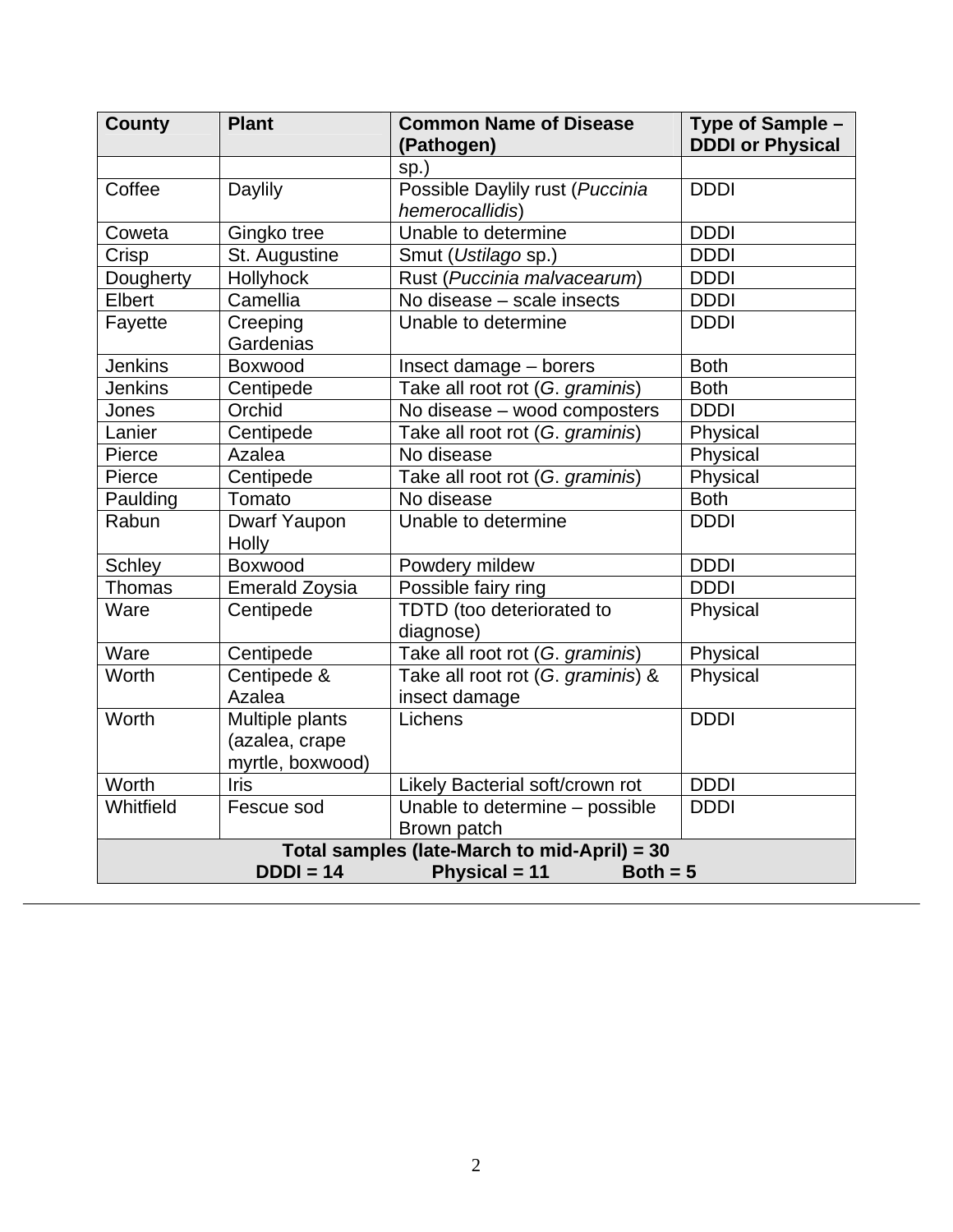## **ARTILLERY FUNGUS**

The artillery fungus, *Sphaerobolus* spp., is found most often in the spring and fall during cool, wet days. This fungal organism ejects its' spores forcibly to nearby plants, cars, houses, animals, or any object in the near vicinity. Most times the fungus shoots its spores toward reflective or light-colored surfaces. Thus, its common name is the 'cannonball' fungus. This is a very pesky organism to homeowners because the minute spores (~2.5 mm) have a tendency to stick like super glue to whatever they land on. Removal and control is very difficult. Even when they are picked off, they may leave a dark residue behind. Fortunately, they can be painted over. This organism is a white wood-rotting Basidiomycete, so various types of mulch and decaying wood are suitable habitats for this flying fungus. Homeowners who mulch every year are less likely to continue to see problems because the old decaying mulch is either removed or buried under a new layer.

 In 2004, scientists from Penn State University conducted a study to evaluate 27 different mulches for their ability to support the growth and sporulation of the artillery fungus. This was a very interesting study and I have included the reference and link at the end of the report. Overall, large, hard, dry bark pieces of mulch are less likely to support the growth of the fungus (such as pine bark nuggets) as well as cypress mulches (Davis et al. 2004). Eventually, though, all mulches can become colonized with this fungal organism. Of course, plastic mulches do not support the colonization and growth of the artillery fungus and may want to be considered near houses, parking lots, and other important areas!

 Below you will see the spore masses stuck to the surface of Magnolia leaves. The structures from which these spores are shot are tiny (1/10 of an inch in diameter and resemble minute cups) and very hard to see unless the mulch is closely examined – not shown.